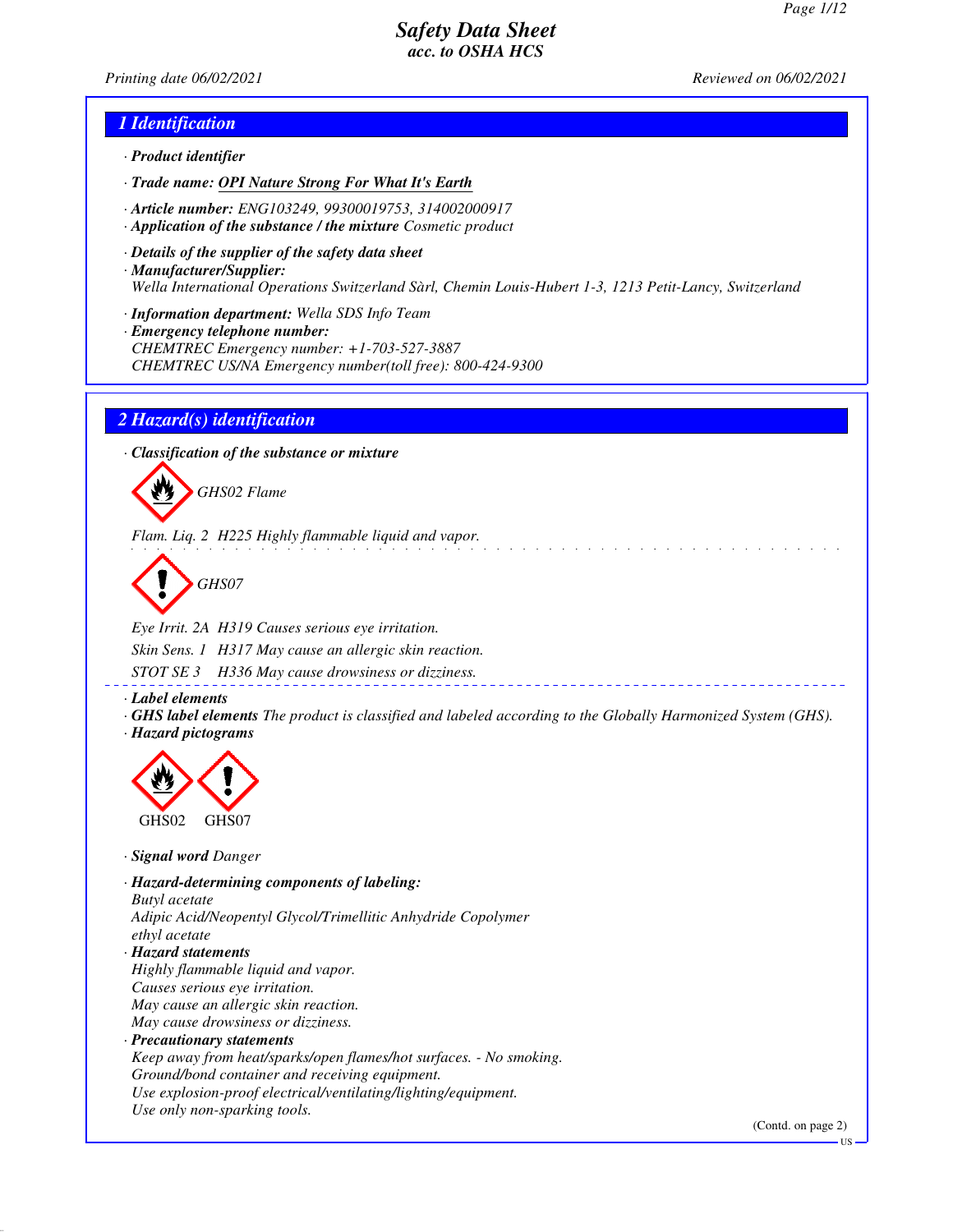*Printing date 06/02/2021 Reviewed on 06/02/2021*

### *Trade name: OPI Nature Strong For What It's Earth*

| (Contd. of page 1)                                                                                             |  |
|----------------------------------------------------------------------------------------------------------------|--|
| Take precautionary measures against static discharge.                                                          |  |
| Avoid breathing dust/fume/gas/mist/vapors/spray                                                                |  |
| Wash thoroughly after handling.                                                                                |  |
| Use only outdoors or in a well-ventilated area.                                                                |  |
| Contaminated work clothing must not be allowed out of the workplace.                                           |  |
| Wear protective gloves/protective clothing/eye protection/face protection.                                     |  |
| If on skin (or hair): Take off immediately all contaminated clothing. Rinse skin with water/shower.            |  |
| IF INHALED: Remove person to fresh air and keep comfortable for breathing.                                     |  |
| If in eyes: Rinse cautiously with water for several minutes. Remove contact lenses, if present and easy to do. |  |
| Continue rinsing.                                                                                              |  |
| Call a poison center/doctor if you feel unwell.                                                                |  |
| Specific treatment (see on this label).                                                                        |  |
| If skin irritation or rash occurs: Get medical advice/attention.                                               |  |
| If eye irritation persists: Get medical advice/attention.                                                      |  |
| Wash contaminated clothing before reuse.                                                                       |  |
| In case of fire: Use for extinction: CO2, powder or water spray.                                               |  |
| Store in a well-ventilated place. Keep container tightly closed.                                               |  |
| Store in a well-ventilated place. Keep cool.                                                                   |  |
| Store locked up.                                                                                               |  |
| Dispose of contents/container in accordance with local/regional/national/international regulations.            |  |
| $\cdot$ Other hazards                                                                                          |  |
| $\cdot$ Results of PBT and vPvB assessment                                                                     |  |
|                                                                                                                |  |
| $\cdot$ <b>PBT:</b> Not applicable.                                                                            |  |

*· vPvB: Not applicable.*

### *3 Composition/information on ingredients*

*· Chemical characterization: Mixtures*

*· Description: Mixture of the substances listed below with nonhazardous additions.*

| $\cdot$ Dangerous components: |                                                                         |              |
|-------------------------------|-------------------------------------------------------------------------|--------------|
|                               | 123-86-4 Butyl acetate                                                  | $>$ 25-≤50%  |
|                               | 141-78-6 <i>ethyl</i> acetate                                           | $≥20-≤25%$   |
|                               | 9004-70-0 Nitrocellulose                                                | $>10-52.5\%$ |
|                               | 28407-73-0 Adipic Acid/Neopentyl Glycol/Trimellitic Anhydride Copolymer | $>2.5$ -≤10% |
|                               | $64-17-5$ ethyl alcohol                                                 | $>2.5-10\%$  |
|                               | $13463-67-7$ titanium dioxide                                           | $≥0.1-S2.5%$ |

# *4 First-aid measures*

- *· Description of first aid measures*
- *· General information: Immediately remove any clothing soiled by the product.*
- *· After inhalation:*
- *Supply fresh air and to be sure call for a doctor.*
- *In case of unconsciousness place patient stably in side position for transportation.*
- *· After skin contact: Immediately wash with water and soap and rinse thoroughly.*
- *· After eye contact:*
- *Rinse opened eye for several minutes under running water. If symptoms persist, consult a doctor.*
- *· After swallowing: If symptoms persist consult doctor.*
- *· Information for doctor:*
- *· Most important symptoms and effects, both acute and delayed No further relevant information available.*

(Contd. on page 3)

US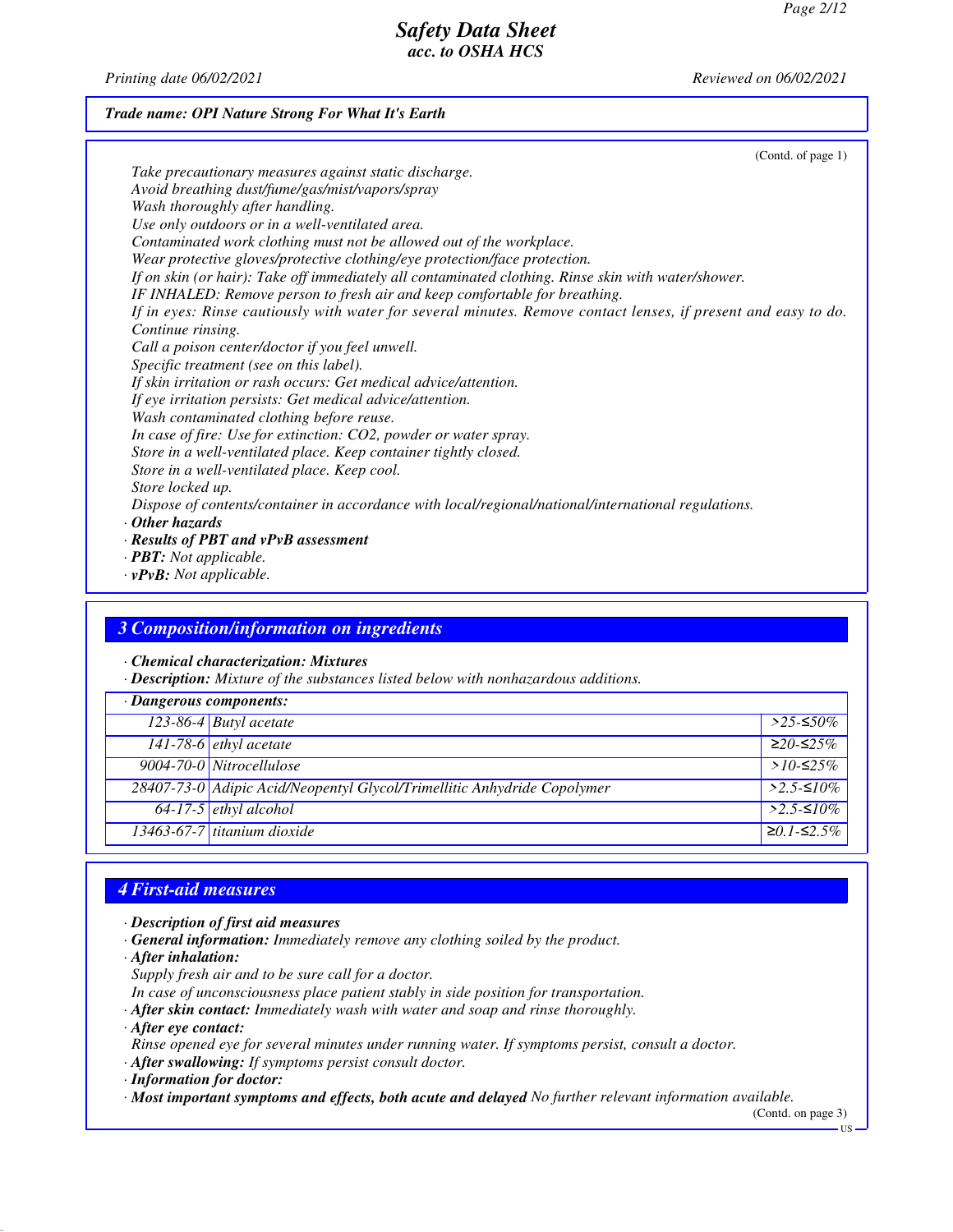(Contd. of page 2)

# *Safety Data Sheet acc. to OSHA HCS*

*Printing date 06/02/2021 Reviewed on 06/02/2021*

### *Trade name: OPI Nature Strong For What It's Earth*

*· Indication of any immediate medical attention and special treatment needed No further relevant information available.*

#### *5 Fire-fighting measures*

*· Extinguishing media*

*· Suitable extinguishing agents:*

*CO2, extinguishing powder or water spray. Fight larger fires with water spray or alcohol resistant foam.*

*· Special hazards arising from the substance or mixture No further relevant information available.*

*· Advice for firefighters*

*· Protective equipment: No special measures required.*

#### *6 Accidental release measures*

*· Personal precautions, protective equipment and emergency procedures Wear protective equipment. Keep unprotected persons away.*

*· Environmental precautions: Dilute with plenty of water.*

*Do not allow to enter sewers/ surface or ground water.*

*· Methods and material for containment and cleaning up:*

*Absorb with liquid-binding material (sand, diatomite, acid binders, universal binders, sawdust).*

*Dispose contaminated material as waste according to item 13.*

*Ensure adequate ventilation.*

*· Reference to other sections See Section 7 for information on safe handling. See Section 8 for information on personal protection equipment. See Section 13 for disposal information.*

### *· Protective Action Criteria for Chemicals*

| $\cdot$ PAC-1:   |                                           |                                    |
|------------------|-------------------------------------------|------------------------------------|
|                  | $\overline{123-86-4}$ Butyl acetate       | 5 ppm                              |
|                  | 141-78-6 $ethyl$ acetate                  | $1,200$ ppm                        |
|                  | $64-17-5$ ethyl alcohol                   | $\overline{1,}800$ ppm             |
|                  | 13463-67-7 titanium dioxide               | $\overline{30}$ mg/m <sup>3</sup>  |
|                  | $67-63-0$ isopropyl alcohol               | $\overline{400}$ ppm               |
|                  | 1309-37-1 <i>Iron Oxides</i> (CI 77491)   | $15$ mg/m <sup>3</sup>             |
|                  | $123-42-2$ 4-hydroxy-4-methylpentan-2-one | $\overline{150}$ ppm               |
|                  | $66-25-1$ hexanal                         | 6 ppm                              |
|                  | 7664-38-2 Phosphoric Acid                 | 3 mg/m <sup>3</sup>                |
|                  | 1333-86-4 Carbon black                    | $9 \ mg/m3$                        |
|                  | $71-36-3$ n-Butyl alcohol                 | 60 ppm                             |
| 7631-86-9 Silica |                                           | $18$ mg/m <sup>3</sup>             |
| $\cdot$ PAC-2:   |                                           |                                    |
|                  | $123-86-4$ Butyl acetate                  | $200$ ppm                          |
|                  | 141-78-6 $ethyl$ acetate                  | 1,700 ppm                          |
|                  | $64-17-5$ ethyl alcohol                   | $3300*ppm$                         |
|                  | $13463-67-7$ titanium dioxide             | $\overline{330}$ mg/m <sup>3</sup> |
|                  | $67-63-0$ isopropyl alcohol               | $2000*ppm$                         |
|                  |                                           | (Cond. on page 4)                  |

US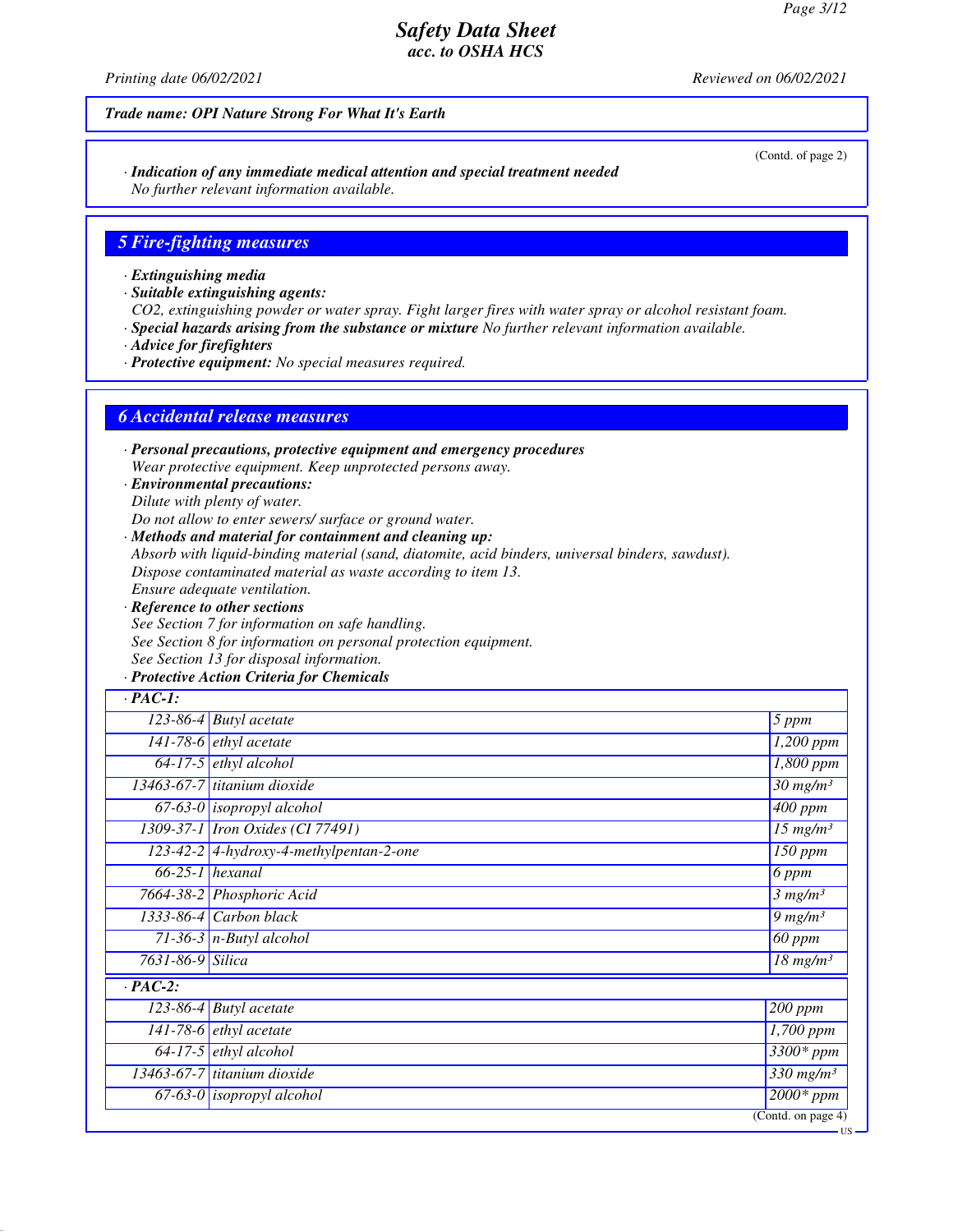*Printing date 06/02/2021 Reviewed on 06/02/2021*

#### *Trade name: OPI Nature Strong For What It's Earth*

|                  |                                           | (Contd. of page 3)                 |
|------------------|-------------------------------------------|------------------------------------|
|                  | 1309-37-1 <i>Iron Oxides</i> (CI 77491)   | $\frac{360}{m}$ mg/m <sup>3</sup>  |
|                  | 123-42-2 4-hydroxy-4-methylpentan-2-one   | 350 ppm                            |
|                  | $66-25-1$ hexanal                         | $66$ ppm                           |
|                  | 7664-38-2 Phosphoric Acid                 | $30 \ mg/m^3$                      |
|                  | $1333-86-4$ Carbon black                  | $\frac{99}{mg/m^3}$                |
|                  | $71-36-3$ n-Butyl alcohol                 | 800 ppm                            |
| 7631-86-9 Silica |                                           | $740$ mg/m <sup>3</sup>            |
| $\cdot$ PAC-3:   |                                           |                                    |
|                  | $\overline{123}$ -86-4 Butyl acetate      | $3000*$ ppm                        |
|                  | $141-78-6$ ethyl acetate                  | $10000**$ ppm                      |
|                  | $64-17-5$ ethyl alcohol                   | $15000*$ ppm                       |
|                  | 13463-67-7 titanium dioxide               | $2,000$ mg/m <sup>3</sup>          |
|                  | $67-63-0$ isopropyl alcohol               | $12000**$ ppm                      |
|                  | 1309-37-1 Iron Oxides (CI 77491)          | $2,200$ mg/m <sup>3</sup>          |
|                  | $123-42-2$ 4-hydroxy-4-methylpentan-2-one | $2100*$ ppm                        |
|                  | $66-25-1$ hexanal                         | 86 ppm                             |
|                  | 7664-38-2 Phosphoric Acid                 | $\overline{150}$ mg/m <sup>3</sup> |
|                  | $1333-86-4$ Carbon black                  | $\overline{590}$ mg/m <sup>3</sup> |
|                  | 71-36-3 $n$ -Butyl alcohol                | 8000** ppm                         |
| 7631-86-9 Silica |                                           | $\frac{4,500 \text{ mg}}{m^3}$     |

# *7 Handling and storage*

#### *· Handling:*

- *· Precautions for safe handling Ensure good ventilation/exhaustion at the workplace. Prevent formation of aerosols. · Information about protection against explosions and fires:*
- *Keep ignition sources away Do not smoke. Protect against electrostatic charges.*
- *· Conditions for safe storage, including any incompatibilities*
- *· Storage:*
- *· Requirements to be met by storerooms and receptacles: Store in a cool location.*
- *· Information about storage in one common storage facility: Not required.*
- *· Further information about storage conditions: Keep receptacle tightly sealed. Store in cool, dry conditions in well sealed receptacles.*
- *· Storage class: 3*
- *· Specific end use(s) No further relevant information available.*

#### *8 Exposure controls/personal protection*

*· Additional information about design of technical systems: No further data; see item 7.*

(Contd. on page 5)

US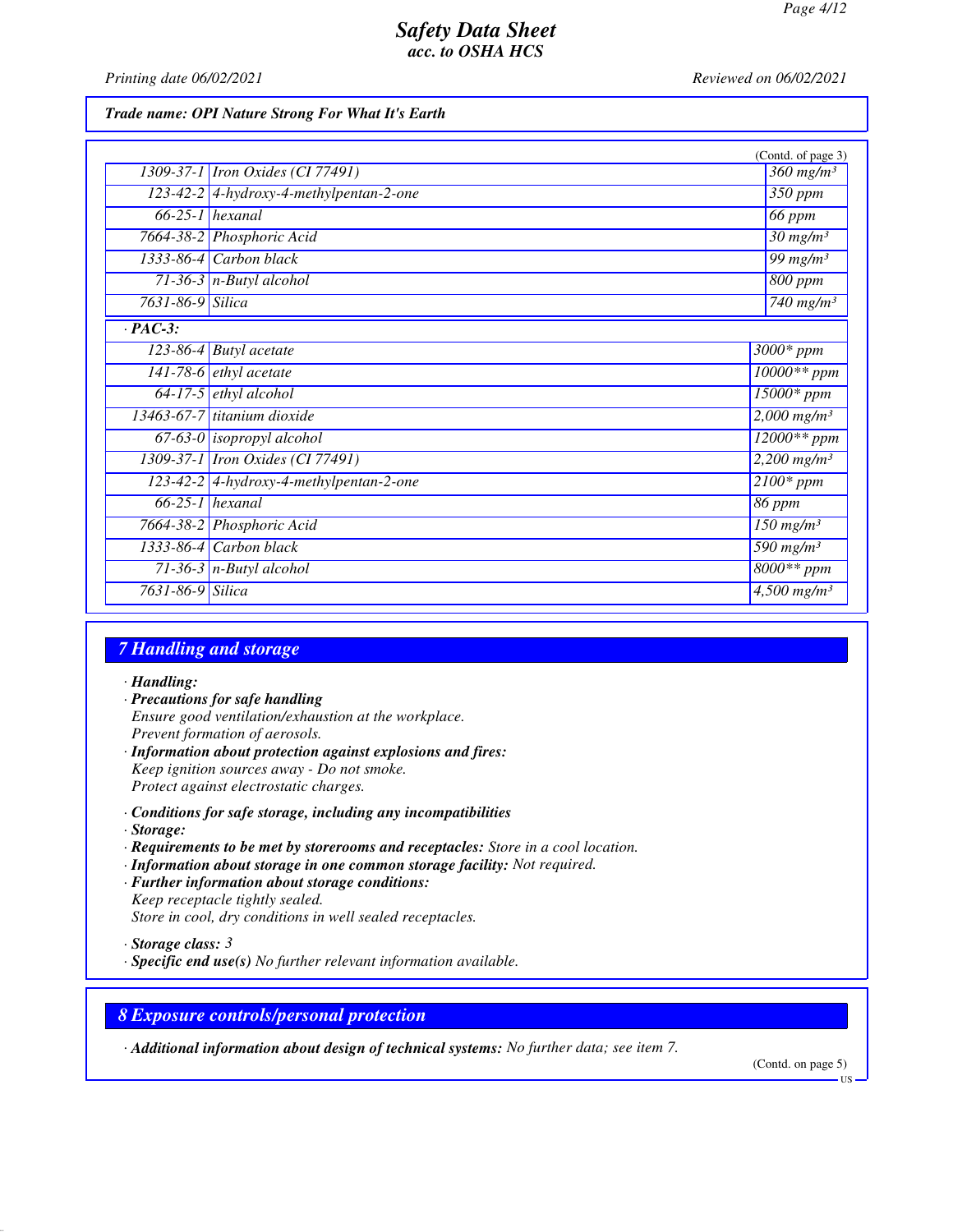*Printing date 06/02/2021 Reviewed on 06/02/2021*

# *Trade name: OPI Nature Strong For What It's Earth* (Contd. of page 4) *· Control parameters · Components with limit values that require monitoring at the workplace: The following constituents are the only constituents of the product which have a PEL, TLV or other recommended exposure limit. At this time, the other constituents have no known exposure limits. 123-86-4 Butyl acetate PEL Long-term value: 710 mg/m³, 150 ppm REL Short-term value: 950 mg/m³, 200 ppm Long-term value: 710 mg/m³, 150 ppm TLV Short-term value: 712 mg/m³, 150 ppm Long-term value: 238 mg/m³, 50 ppm 141-78-6 ethyl acetate PEL Long-term value: 1400 mg/m³, 400 ppm REL Long-term value: 1400 mg/m³, 400 ppm TLV Long-term value: 1440 mg/m³, 400 ppm 64-17-5 ethyl alcohol PEL Long-term value: 1900 mg/m³, 1000 ppm REL Long-term value: 1900 mg/m³, 1000 ppm TLV Short-term value: 1880 mg/m³, 1000 ppm · Additional information: The lists that were valid during the creation were used as basis. · Exposure controls · Personal protective equipment: · General protective and hygienic measures: Keep away from foodstuffs, beverages and feed. Immediately remove all soiled and contaminated clothing. Wash hands before breaks and at the end of work. Avoid contact with the eyes. Avoid contact with the eyes and skin. · Breathing equipment: In case of brief exposure or low pollution use respiratory filter device. In case of intensive or longer exposure use respiratory protective device that is independent of circulating air. · Protection of hands: Protective gloves The glove material has to be impermeable and resistant to the product/ the substance/ the preparation. Due to missing tests no recommendation to the glove material can be given for the product/ the preparation/ the chemical mixture. Selection of the glove material on consideration of the penetration times, rates of diffusion and the degradation · Material of gloves The selection of the suitable gloves does not only depend on the material, but also on further marks of quality and varies from manufacturer to manufacturer. As the product is a preparation of several substances, the resistance of the glove material can not be calculated in advance and has therefore to be checked prior to the application. · Penetration time of glove material The exact break through time has to be found out by the manufacturer of the protective gloves and has to be observed.* (Contd. on page 6) **TIC**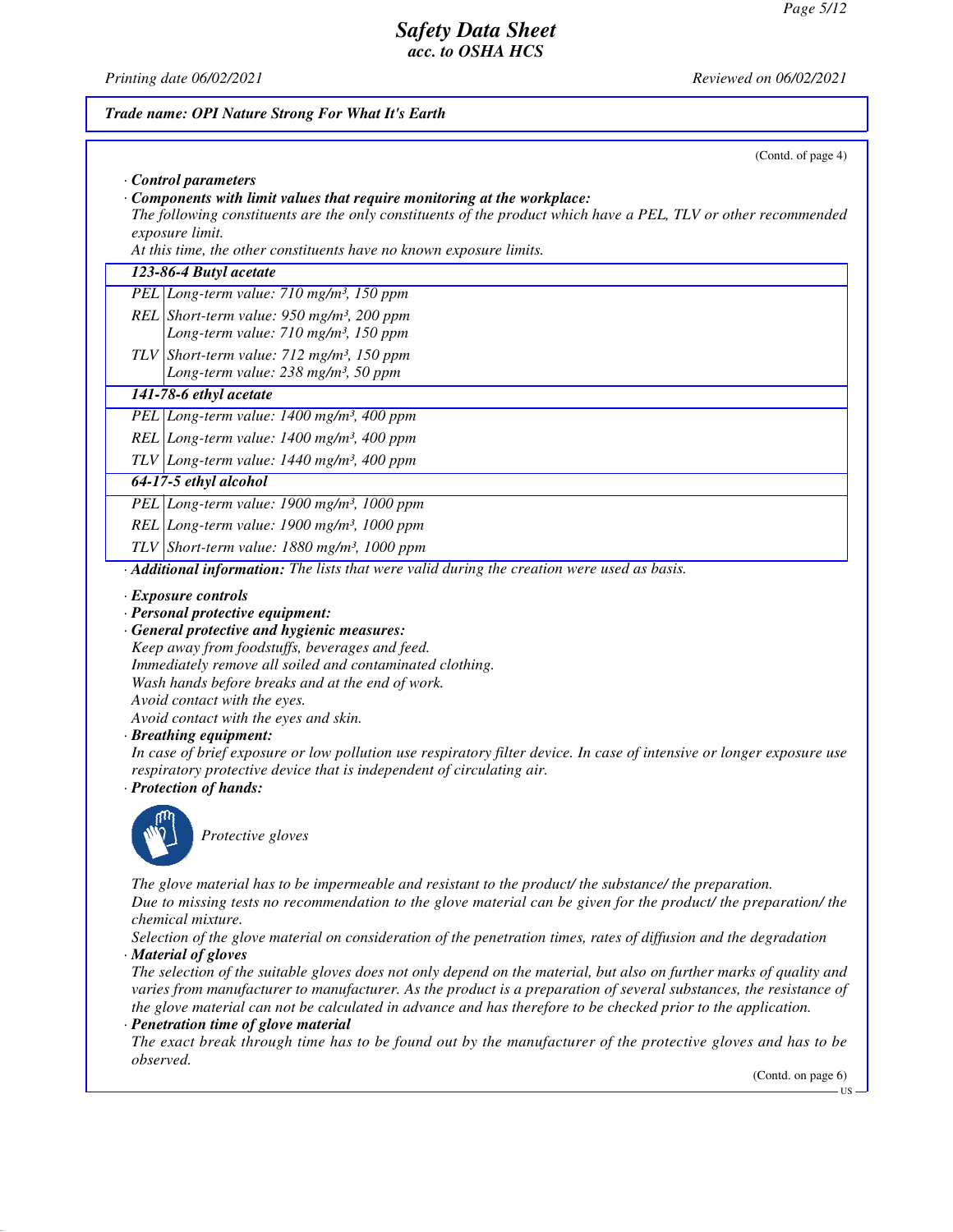(Contd. of page 5)

US

### *Safety Data Sheet acc. to OSHA HCS*

*Printing date 06/02/2021 Reviewed on 06/02/2021*

*Trade name: OPI Nature Strong For What It's Earth*

*· Eye protection:*



*Tightly sealed goggles*

# *9 Physical and chemical properties · Information on basic physical and chemical properties · General Information · Appearance: Form: Fluid Color: According to product specification · Odor: Characteristic · Odor threshold: Not determined. · pH-value: Not determined. · Change in condition Melting point/Melting range: Undetermined. Boiling point/Boiling range: 77-78 °C (170.6-172.4 °F) · Flash point: -1 °C (30.2 °F) · Flammability (solid, gaseous): Not applicable. · Ignition temperature: 425 °C (797 °F) · Decomposition temperature: Not determined. · Auto igniting: Product is not selfigniting. · Danger of explosion: Product is not explosive. However, formation of explosive air/vapor mixtures are possible. · Explosion limits: Lower: 1.2 Vol % Upper: 11.5 Vol % · Vapor pressure at 20 °C (68 °F): 97 hPa (72.8 mm Hg) · Density: Not determined. · Relative density Not determined. · Vapor density Not determined. <i>·* Evaporation rate *· Solubility in / Miscibility with Water: Fully miscible. · Partition coefficient (n-octanol/water): Not determined. · Viscosity: Dynamic: Not determined. Kinematic: Not determined. · Solvent content: Organic solvents: 70.9 % VOC content: 70.86 % 708.6 g/l / 5.91 lb/gal* (Contd. on page 7)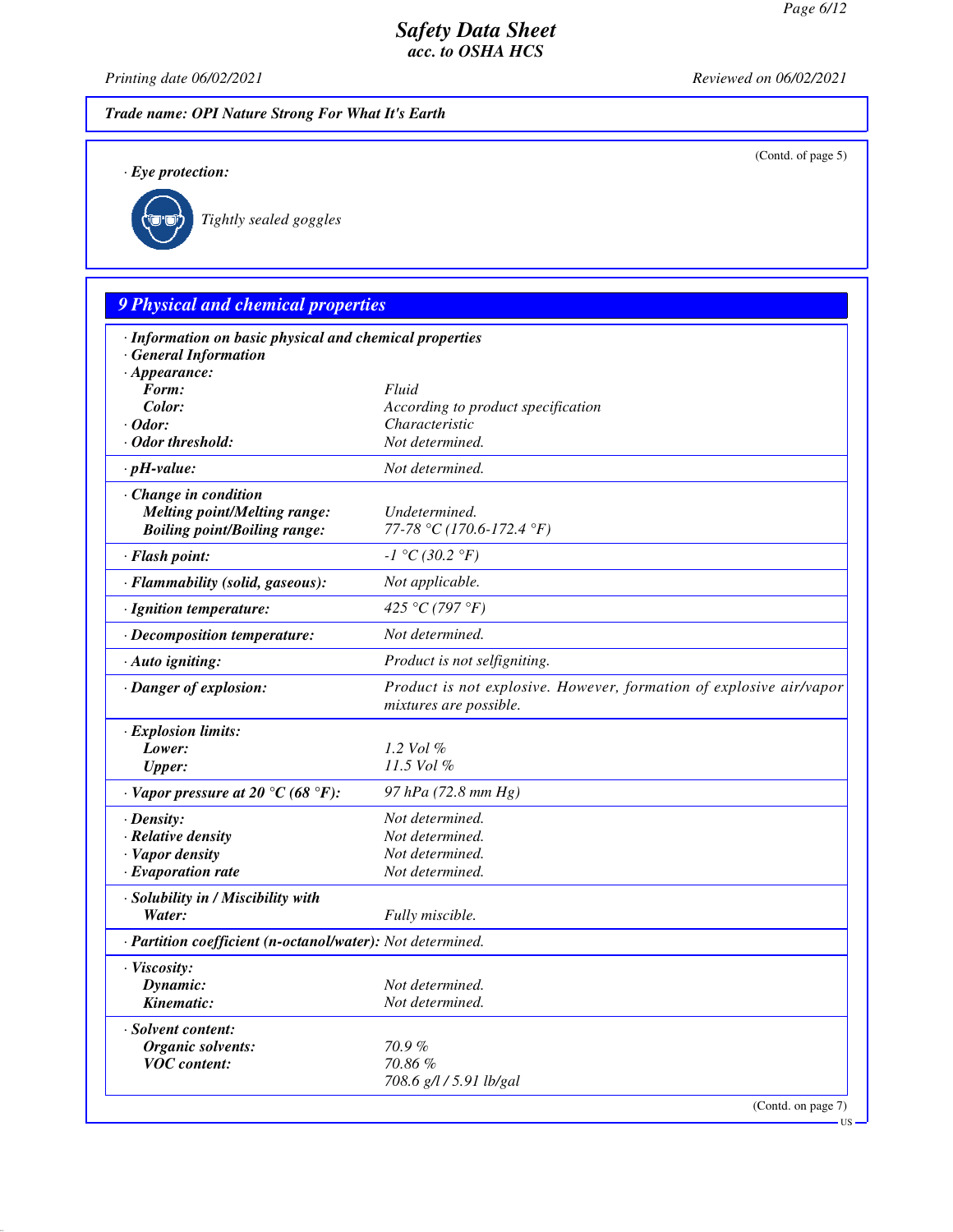(Contd. of page 6)

# *Safety Data Sheet acc. to OSHA HCS*

*Printing date 06/02/2021 Reviewed on 06/02/2021*

*Trade name: OPI Nature Strong For What It's Earth*

*Solids content: 13.7 %*

*· Other information No further relevant information available.*

### *10 Stability and reactivity*

*· Reactivity No further relevant information available.*

*· Chemical stability*

*· Thermal decomposition / conditions to be avoided: No decomposition if used according to specifications.*

*· Possibility of hazardous reactions No dangerous reactions known.*

*· Conditions to avoid No further relevant information available.*

*· Incompatible materials: No further relevant information available.*

*· Hazardous decomposition products: No dangerous decomposition products known.*

#### *11 Toxicological information*

*· Information on toxicological effects*

*· Acute toxicity:*

*· LD/LC50 values that are relevant for classification:*

|        |      | . LD/LC50 raides mat are reterant for classification.                                                                                                                                            |
|--------|------|--------------------------------------------------------------------------------------------------------------------------------------------------------------------------------------------------|
|        |      |                                                                                                                                                                                                  |
| Oral   | LD50 | $13,100$ mg/kg (rat)                                                                                                                                                                             |
| Dermal |      | $\geq 5,000$ mg/kg (rabbit)                                                                                                                                                                      |
|        |      |                                                                                                                                                                                                  |
|        |      |                                                                                                                                                                                                  |
| Oral   | LD50 | $5,620$ mg/kg (rabbit)                                                                                                                                                                           |
|        |      |                                                                                                                                                                                                  |
|        |      |                                                                                                                                                                                                  |
| Oral   | LD50 | $(10,470 \text{ mg/kg} (rat) (bw (OECD 401)))$                                                                                                                                                   |
|        |      | Inhalative LC50/4 h 116.9 mg/l (rat) (air (//OECD 403))                                                                                                                                          |
|        |      |                                                                                                                                                                                                  |
| Oral   | LD50 | $>5,000$ mg/kg (rat) (bw (OECD 425))                                                                                                                                                             |
| Dermal | LD50 | $>10,000$ mg/kg (rabbit)                                                                                                                                                                         |
|        |      | Inhalative LC50/4 h $\geq$ 3.43 mg/l (rat) (air (OECD 403))                                                                                                                                      |
|        |      | 123-86-4 Butyl acetate<br>LD50<br>Inhalative LC50/4 h $>21$ mg/l (rat)<br>141-78-6 ethyl acetate<br>Inhalative LC50/4 h 1,600 mg/l (rat)<br>64-17-5 ethyl alcohol<br>13463-67-7 titanium dioxide |

*· Primary irritant effect:*

*· on the skin: No irritant effect.*

*· on the eye: Irritating effect.*

*· Sensitization: Sensitization possible through skin contact.*

*· Additional toxicological information:*

*The product shows the following dangers according to internally approved calculation methods for preparations: Irritant*

*· Carcinogenic categories*

| $\cdot$ IARC (International Agency for Research on Cancer) |                                  |    |  |
|------------------------------------------------------------|----------------------------------|----|--|
|                                                            | $64-17-5$ ethyl alcohol          |    |  |
|                                                            | 13463-67-7 titanium dioxide      | 2B |  |
|                                                            | 67-63-0 <i>isopropyl</i> alcohol |    |  |
|                                                            | (Contd. on page 8)               |    |  |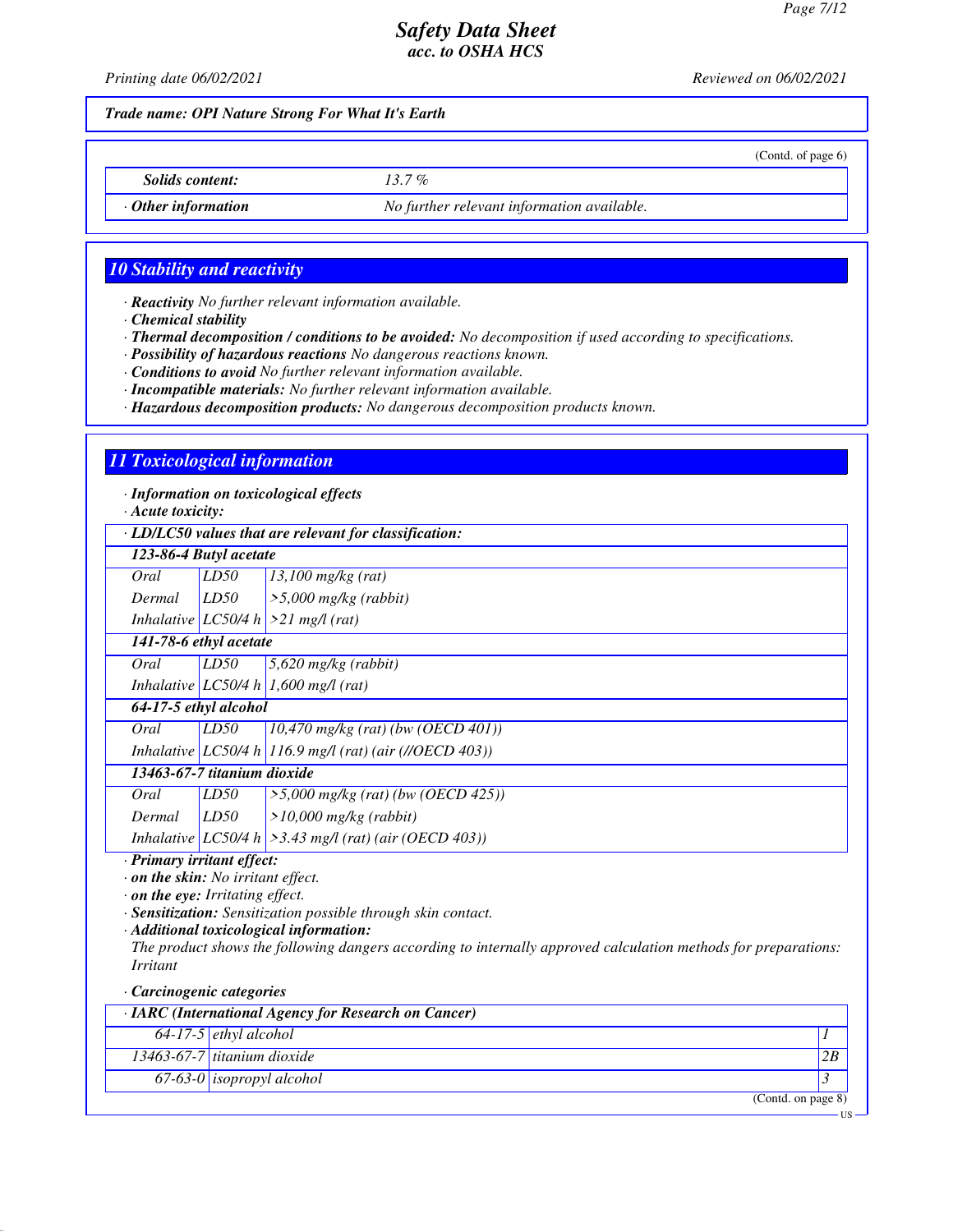(Contd. of page 7)

# *Safety Data Sheet acc. to OSHA HCS*

*Printing date 06/02/2021 Reviewed on 06/02/2021*

#### *Trade name: OPI Nature Strong For What It's Earth*

| 1309-37-1 <i>Iron Oxides</i> (CI 77491) |  |
|-----------------------------------------|--|
|                                         |  |

*61790-53-2 Diatomaceous earth (Silica-Amorphous) 3 1333-86-4 Carbon black 2B*

*7631-86-9 Silica 3* 

*· NTP (National Toxicology Program)*

*None of the ingredients is listed.*

*· OSHA-Ca (Occupational Safety & Health Administration)*

*None of the ingredients is listed.*

## *12 Ecological information*

*· Toxicity*

- *· Aquatic toxicity: No further relevant information available.*
- *· Persistence and degradability No further relevant information available.*
- *· Behavior in environmental systems:*
- *· Bioaccumulative potential No further relevant information available.*
- *· Mobility in soil No further relevant information available.*
- *· Additional ecological information:*

*· General notes:*

*Water hazard class 2 (Self-assessment): hazardous for water Do not allow product to reach ground water, water course or sewage system. Danger to drinking water if even small quantities leak into the ground.*

- *· Results of PBT and vPvB assessment*
- *· PBT: Not applicable.*
- *· vPvB: Not applicable.*
- *· Other adverse effects No further relevant information available.*

### *13 Disposal considerations*

*· Waste treatment methods*

*· Recommendation:*

*Must not be disposed of together with household garbage. Do not allow product to reach sewage system.*

- *· Uncleaned packagings:*
- *· Recommendation: Disposal must be made according to official regulations.*
- *· Recommended cleansing agent: Water, if necessary with cleansing agents.*

| $\cdot$ UN-Number               |               |  |
|---------------------------------|---------------|--|
| · DOT, IMDG, IATA               | <i>UN1263</i> |  |
| $\cdot$ UN proper shipping name |               |  |
| $\cdot$ DOT                     | Paint         |  |
| $\cdot$ IMDG, IATA              | <b>PAINT</b>  |  |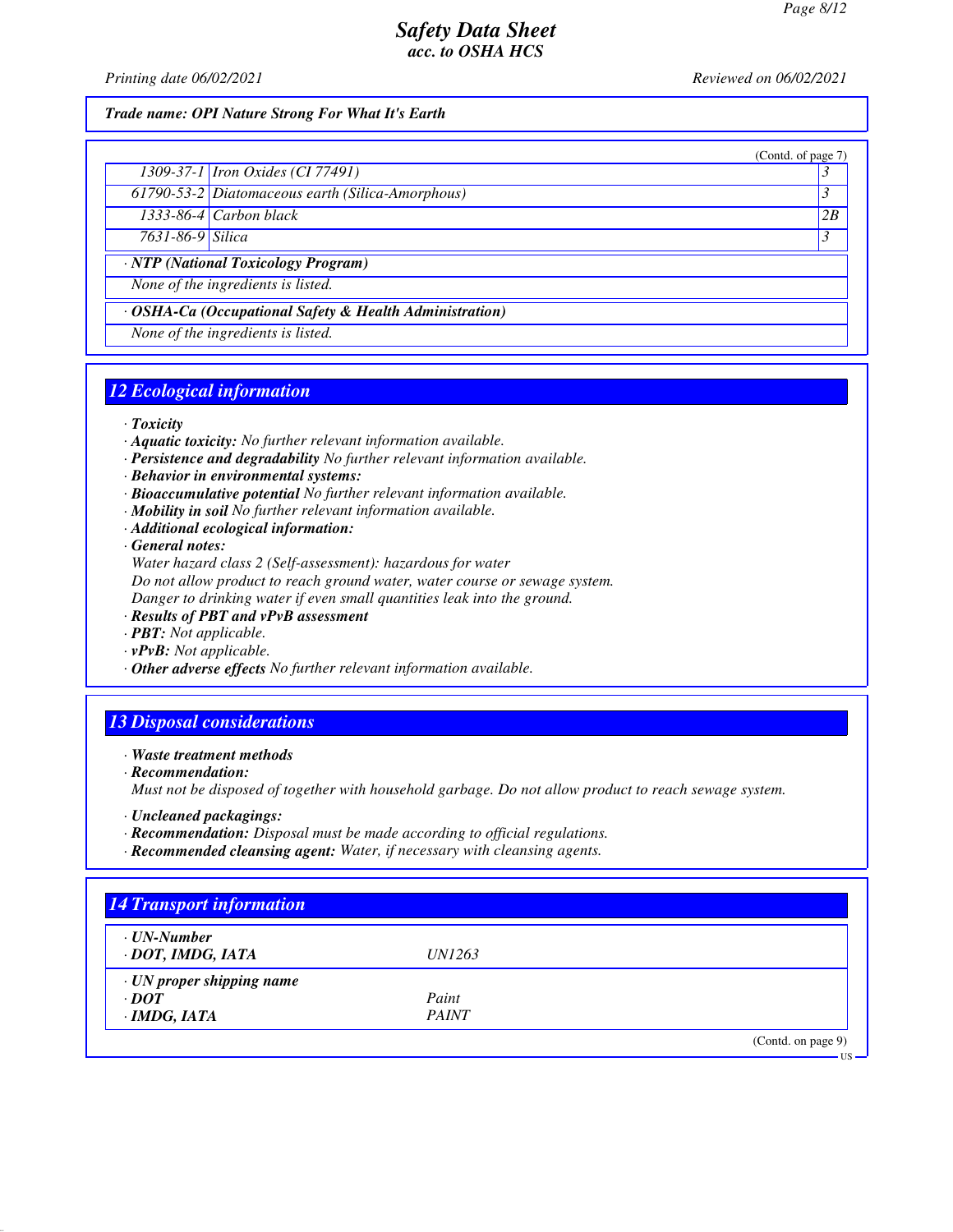*Printing date 06/02/2021 Reviewed on 06/02/2021*

*Trade name: OPI Nature Strong For What It's Earth*

|                                                                                                                           | (Contd. of page 8)                                                                                              |
|---------------------------------------------------------------------------------------------------------------------------|-----------------------------------------------------------------------------------------------------------------|
| · Transport hazard class(es)                                                                                              |                                                                                                                 |
| $\cdot$ <i>DOT</i>                                                                                                        |                                                                                                                 |
|                                                                                                                           |                                                                                                                 |
| $\cdot$ Class                                                                                                             | 3 Flammable liquids                                                                                             |
| $\cdot$ Label                                                                                                             | 3                                                                                                               |
| $\cdot$ IMDG, IATA                                                                                                        |                                                                                                                 |
|                                                                                                                           |                                                                                                                 |
| $\cdot$ Class                                                                                                             | 3 Flammable liquids                                                                                             |
| $\cdot$ Label                                                                                                             | 3                                                                                                               |
| · Packing group<br>· DOT, IMDG, IATA                                                                                      | II                                                                                                              |
| · Environmental hazards:                                                                                                  | Not applicable.                                                                                                 |
| · Special precautions for user<br>· Hazard identification number (Kemler code): 33<br>· EMS Number:<br>· Stowage Category | Warning: Flammable liquids<br>$F-E,S-E$<br>B                                                                    |
| · Transport in bulk according to Annex II of<br><b>MARPOL73/78 and the IBC Code</b>                                       | Not applicable.                                                                                                 |
| · Transport/Additional information:                                                                                       |                                                                                                                 |
| $\cdot$ DOT<br>· Quantity limitations                                                                                     | On passenger aircraft/rail: 5 L                                                                                 |
|                                                                                                                           | On cargo aircraft only: 60 L                                                                                    |
| $\cdot$ IMDG                                                                                                              |                                                                                                                 |
| $\cdot$ Limited quantities (LQ)                                                                                           | <i>5L</i>                                                                                                       |
| $\cdot$ Excepted quantities (EQ)                                                                                          | Code: E2<br>Maximum net quantity per inner packaging: 30 ml<br>Maximum net quantity per outer packaging: 500 ml |
| · UN "Model Regulation":                                                                                                  | <b>UN 1263 PAINT, 3, II</b>                                                                                     |

# *15 Regulatory information*

*· Safety, health and environmental regulations/legislation specific for the substance or mixture No further relevant information available.*

*· Sara*

*· Section 355 (extremely hazardous substances):*

*None of the ingredients is listed.*

*· Section 313 (Specific toxic chemical listings):*

*67-63-0 isopropyl alcohol*

(Contd. on page 10)

US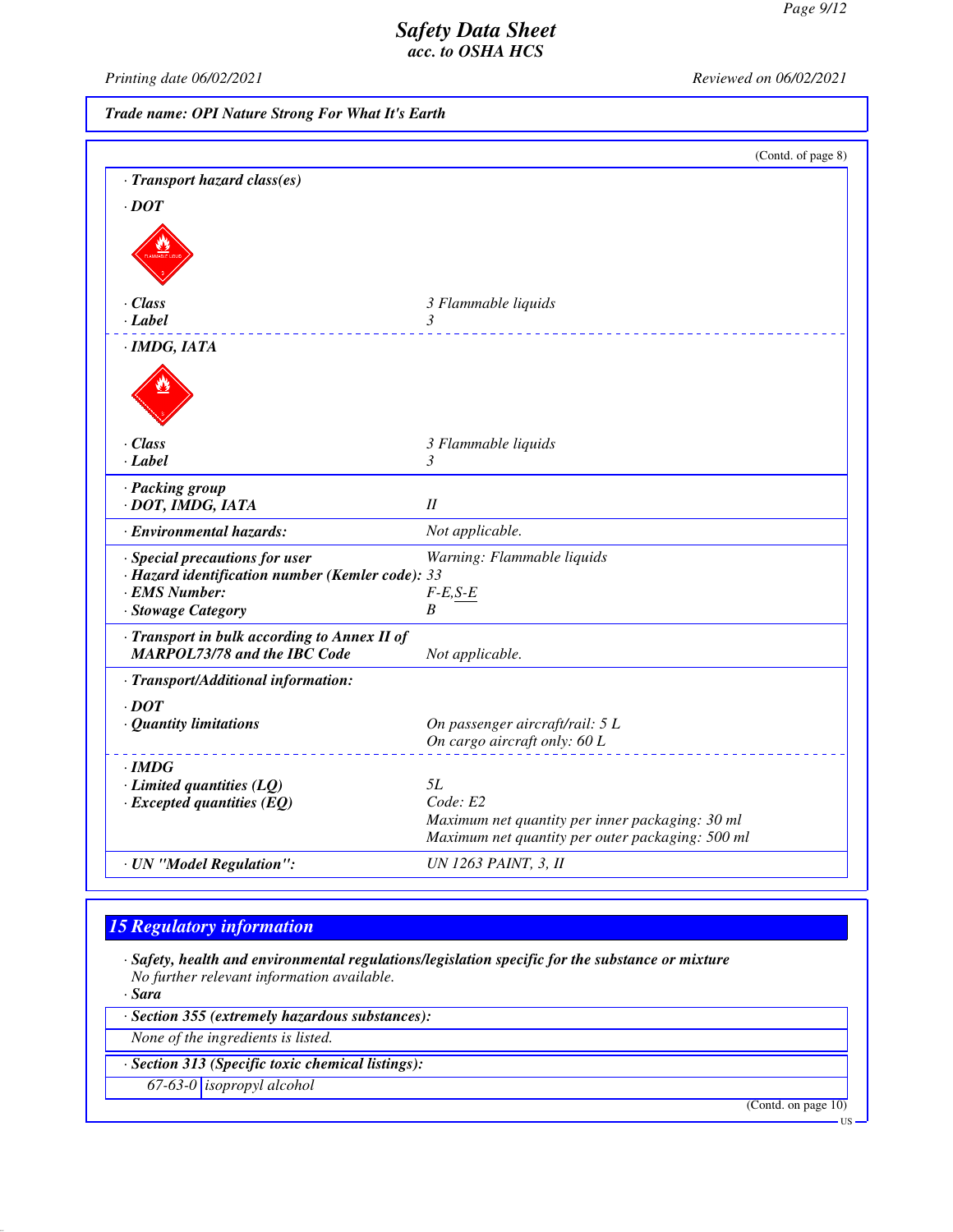*Printing date 06/02/2021 Reviewed on 06/02/2021*

*Trade name: OPI Nature Strong For What It's Earth*

|                                                                         | (Contd. of page 9)             |
|-------------------------------------------------------------------------|--------------------------------|
| 7664-38-2 Phosphoric Acid                                               |                                |
| $71-36-3$ n-Butyl alcohol                                               |                                |
| 7446-19-7 zinc sulphate (hydrous) (mono-, hexa-and hepta hydrate)       |                                |
| · TSCA (Toxic Substances Control Act):                                  |                                |
| 123-86-4 Butyl acetate                                                  | <b>ACTIVE</b>                  |
| $141-78-6$ ethyl acetate                                                | <b>ACTIVE</b>                  |
| 9004-70-0 Nitrocellulose                                                | <b>ACTIVE</b>                  |
| 28407-73-0 Adipic Acid/Neopentyl Glycol/Trimellitic Anhydride Copolymer | <b>ACTIVE</b>                  |
| 77-90-7 Tributyl acetylcitrate                                          | <b>ACTIVE</b>                  |
| 64-17-5 ethyl alcohol                                                   | <b>ACTIVE</b>                  |
| 13463-67-7 titanium dioxide                                             | <b>ACTIVE</b>                  |
| $67-63-0$ isopropyl alcohol                                             | <b>ACTIVE</b>                  |
| 1309-37-1 Iron Oxides (CI 77491)                                        | <b>ACTIVE</b>                  |
| 123-42-2 4-hydroxy-4-methylpentan-2-one                                 | <b>ACTIVE</b>                  |
| 110-44-1 hexa-2,4-dienoic acid                                          | <b>ACTIVE</b>                  |
| $66-25-1$ hexanal                                                       | <b>ACTIVE</b>                  |
| 6417-83-0 CI 15880                                                      | <b>ACTIVE</b>                  |
| 7664-38-2 Phosphoric Acid                                               | <b>ACTIVE</b>                  |
| $69-65-8$ <i>D</i> -mannitol                                            | <b>ACTIVE</b>                  |
| 61790-53-2 Diatomaceous earth (Silica-Amorphous)                        | <b>ACTIVE</b>                  |
| 1333-86-4 Carbon black                                                  | <b>ACTIVE</b>                  |
| $71-36-3$ n-Butyl alcohol                                               | <b>ACTIVE</b>                  |
| 7631-86-9 Silica                                                        | <b>ACTIVE</b>                  |
| 1934-21-0 CI 19140                                                      | <b>ACTIVE</b>                  |
| 10191-41-0 Tocopherol                                                   | <b>ACTIVE</b>                  |
| · Hazardous Air Pollutants                                              |                                |
| None of the ingredients is listed.                                      |                                |
| · Proposition 65                                                        |                                |
| Chemicals known to cause cancer:                                        |                                |
| 13463-67-7 titanium dioxide                                             |                                |
| 1333-86-4 Carbon black                                                  |                                |
| · Chemicals known to cause reproductive toxicity for females:           |                                |
| None of the ingredients is listed.                                      |                                |
| $\cdot$ Chemicals known to cause reproductive toxicity for males:       |                                |
| None of the ingredients is listed.                                      |                                |
| Chemicals known to cause developmental toxicity:                        |                                |
| 64-17-5 $ethyl$ alcohol                                                 |                                |
|                                                                         |                                |
| Carcinogenic categories                                                 |                                |
| · EPA (Environmental Protection Agency)                                 |                                |
| $71-36-3$ n-Butyl alcohol                                               | D                              |
| 7446-19-7 zinc sulphate (hydrous) (mono-, hexa-and hepta hydrate)       | D, I, Il<br>(Cond. on page 11) |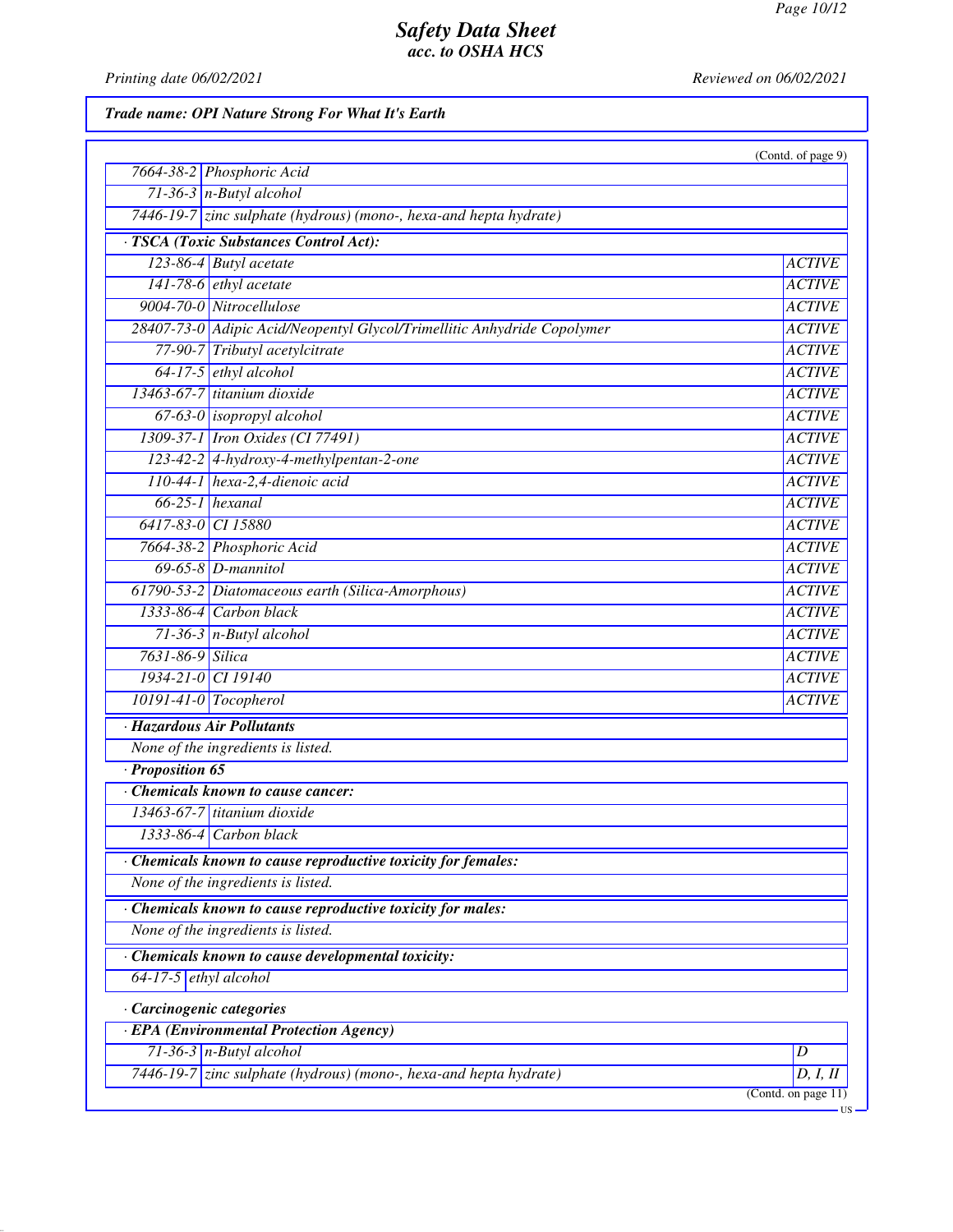*Printing date 06/02/2021 Reviewed on 06/02/2021*

#### *Trade name: OPI Nature Strong For What It's Earth*

(Contd. of page 10)

US

| · TLV (Threshold Limit Value)                                      |                                         |    |  |  |
|--------------------------------------------------------------------|-----------------------------------------|----|--|--|
|                                                                    | $64-17-5$ ethyl alcohol                 | A3 |  |  |
|                                                                    | 13463-67-7 titanium dioxide             | A4 |  |  |
|                                                                    | $67-63-0$ isopropyl alcohol             | A4 |  |  |
|                                                                    | 1309-37-1 <i>Iron Oxides</i> (CI 77491) | A4 |  |  |
|                                                                    | $1333-86-4$ Carbon black                | AA |  |  |
| · NIOSH-Ca (National Institute for Occupational Safety and Health) |                                         |    |  |  |
|                                                                    | 13463-67-7 titanium dioxide             |    |  |  |
|                                                                    | $1333-86-4$ Carbon black                |    |  |  |

*· GHS label elements The product is classified and labeled according to the Globally Harmonized System (GHS). · Hazard pictograms*



*· Signal word Danger*

*· Hazard-determining components of labeling: Butyl acetate Adipic Acid/Neopentyl Glycol/Trimellitic Anhydride Copolymer ethyl acetate · Hazard statements Highly flammable liquid and vapor. Causes serious eye irritation. May cause an allergic skin reaction. May cause drowsiness or dizziness. · Precautionary statements Keep away from heat/sparks/open flames/hot surfaces. - No smoking. Ground/bond container and receiving equipment. Use explosion-proof electrical/ventilating/lighting/equipment. Use only non-sparking tools. Take precautionary measures against static discharge. Avoid breathing dust/fume/gas/mist/vapors/spray Wash thoroughly after handling. Use only outdoors or in a well-ventilated area. Contaminated work clothing must not be allowed out of the workplace. Wear protective gloves/protective clothing/eye protection/face protection. If on skin (or hair): Take off immediately all contaminated clothing. Rinse skin with water/shower. IF INHALED: Remove person to fresh air and keep comfortable for breathing. If in eyes: Rinse cautiously with water for several minutes. Remove contact lenses, if present and easy to do. Continue rinsing. Call a poison center/doctor if you feel unwell. Specific treatment (see on this label). If skin irritation or rash occurs: Get medical advice/attention. If eye irritation persists: Get medical advice/attention. Wash contaminated clothing before reuse. In case of fire: Use for extinction: CO2, powder or water spray. Store in a well-ventilated place. Keep container tightly closed. Store in a well-ventilated place. Keep cool. Store locked up.* (Contd. on page 12)